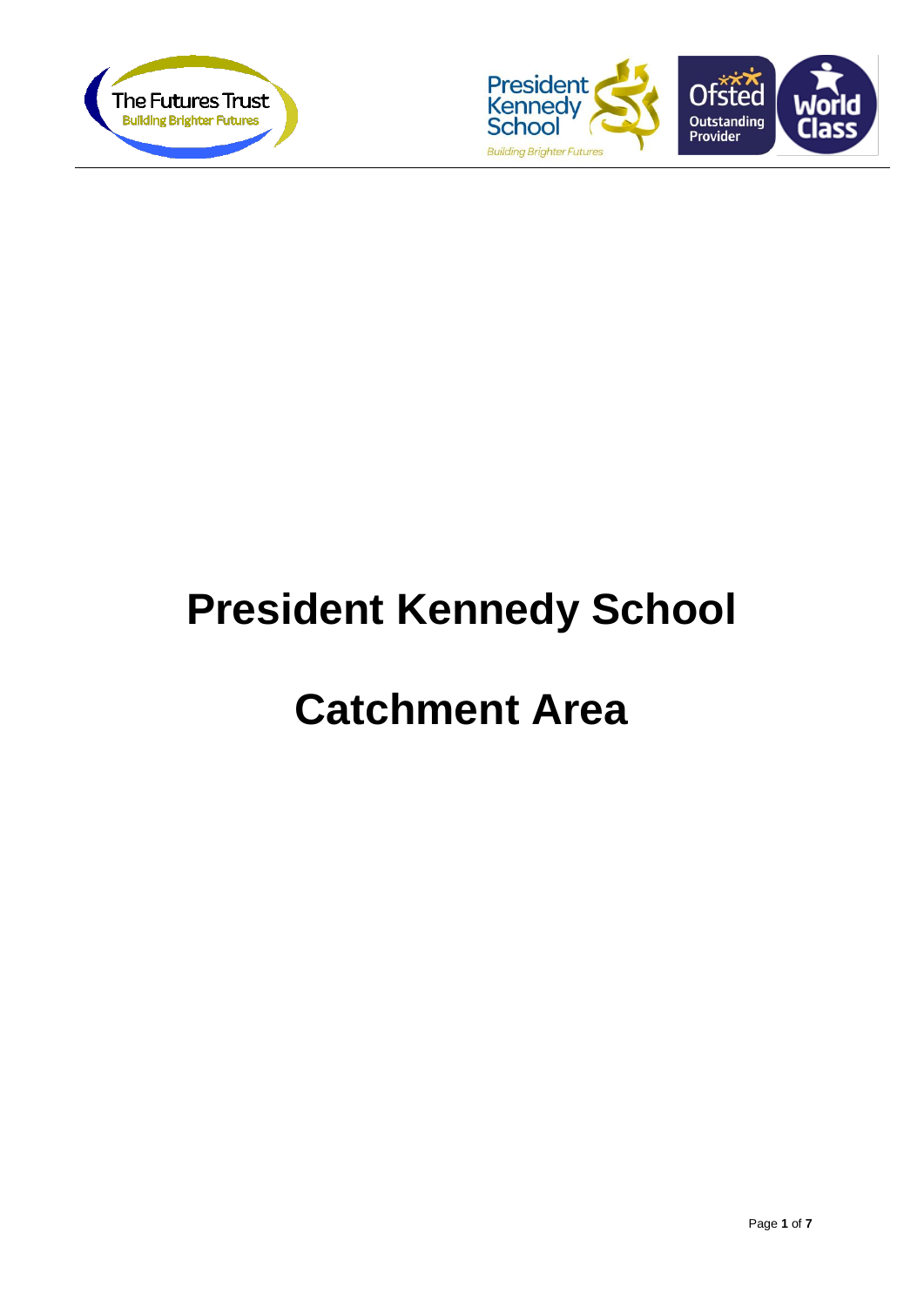



## **PRESIDENT KENNEDY SCHOOL**

### **CATCHMENT AREA**

1 One of the aims of our school is to serve its neighbourhood and develop links with the local community to strengthen the school and the community. The area served by a school is known as the catchment area and details of addresses included in our catchment area can be found below. If you have any queries relating to the schools catchment area contact the school directly. Catchment areas do not prevent parents who live outside the catchment of a particular school from expressing a preference for the school.

#### **Addresses included within President Kennedy School's Catchment Area**

- Albert Crescent
- Aldermeadow Close
- Alderney Close
- Algate Close
- Allied Close
- Arena Avenue (1-51 odds ex 13) (2-80 evens)
- Bantam Grove
- Beacon Road
- Beake Avenue (upwards 185 odd and upwards 198 even)
- Bennetts Road (4 16 to city boundary only)
- Bennetts Road South (upwards 160 even and upwards 85 odd)
- **Bentley Court**
- Berkett Road
- Berwyn Avenue
- Birkdale Close
- Blackwatch Road
- Blenheim Avenue
- Blenheim Walk
- Bluebird Drive (1 27 odd excluding 13 and 2 54 even)
- Borrowdale Close
- Bowness Close
- Bransdale Avenue
- Branstree Drive
- Braytoft Close
- **Briansway**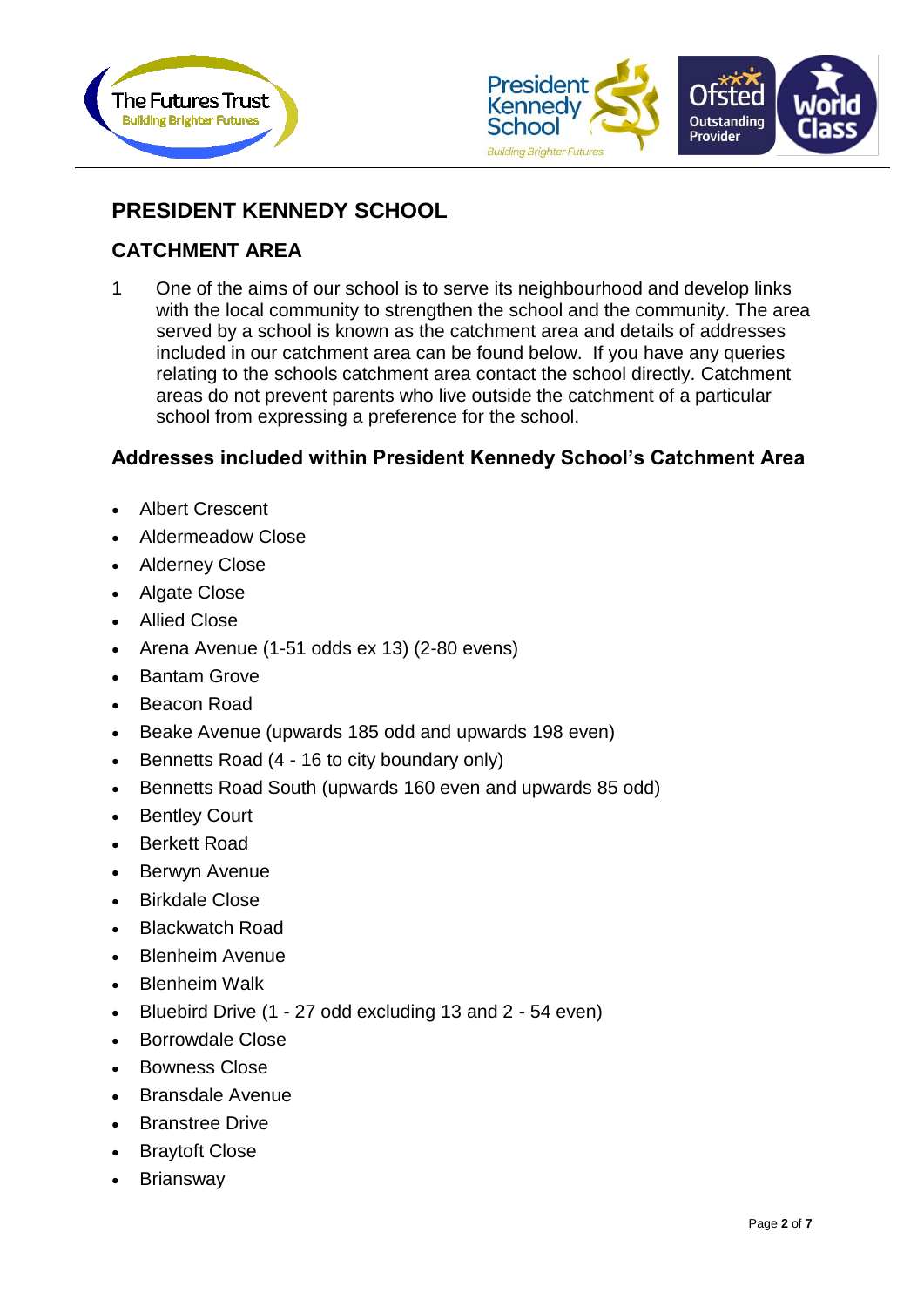



- Briscoe Road
- Brookford Avenue
- Broome Croft
- Bruce Road
- Buckland Road
- Burnaby Road
- Butlin Road
- Capmartin Road (upwards 121 odd and upwards 130 even)
- Catesby Road
- Cawnpore Road
- Celilo Walk (1 14 excluding 13)
- Charlecote Road
- Charlewood Road
- Cherry Close
- Chesholme Road
- Chillaton Road
- Cloverdale Close
- College Road
- Compton Road
- Coopers Meadow (59 92)
- Cossington Road (1 143 odd and 2 118 even)
- Crummock Close
- Deerhurst Road
- Derwent Road
- Dunlop Close (2 14 even and 1 7 odd)
- Dunster Place
- Durham Close
- Dymond Road
- Eacott Close
- Edward Road
- Elphin Close
- Emily Allen Road (1 27 odd and 2 18 even)
- Esterton Close
- Everdon Road
- Fallowfields
- Farm Close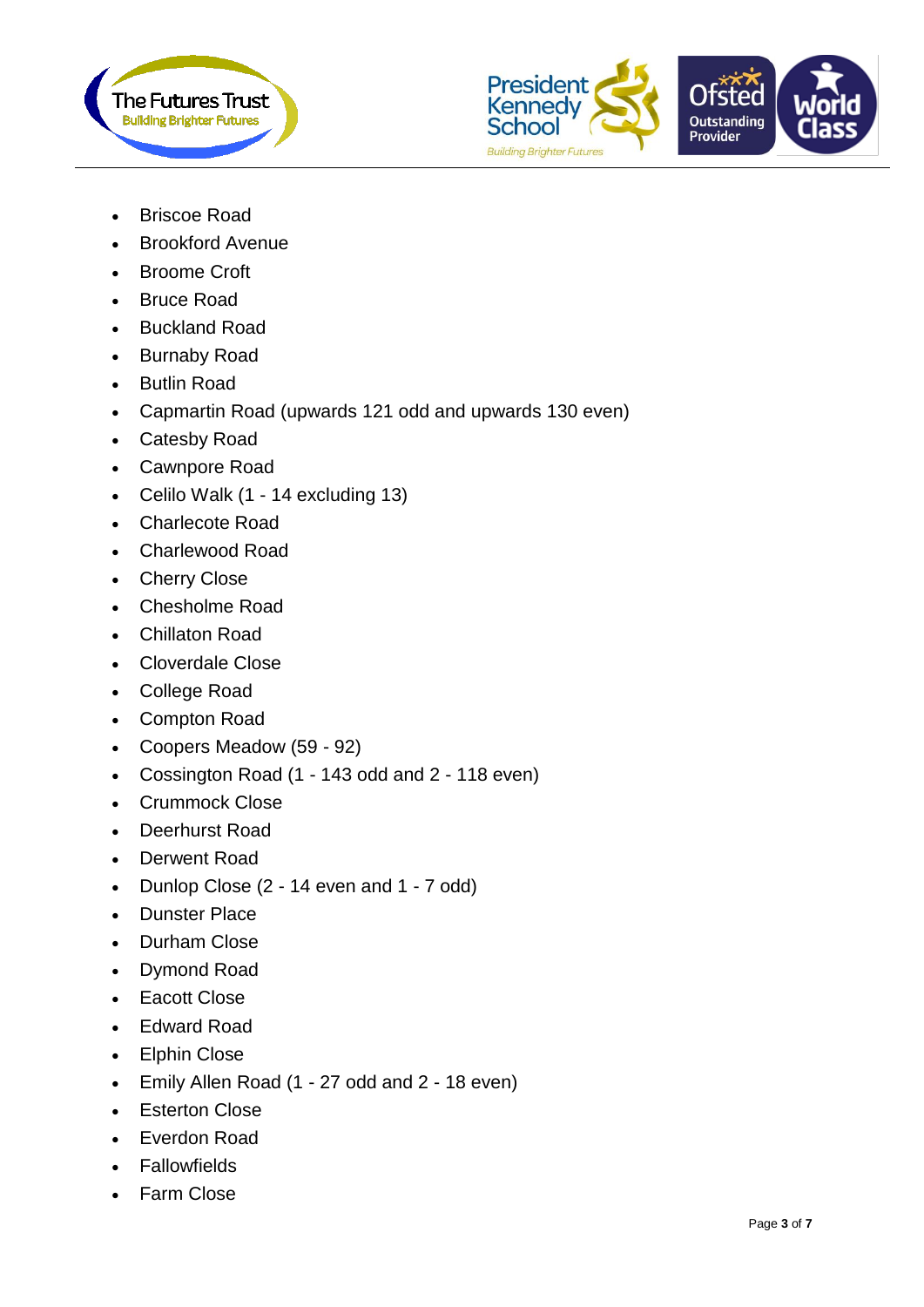



- Farndale Avenue
- Faulkes Road (1 7 odd and 2-12 even)
- Finch Close
- Fivefield Road
- Foreland Way
- Forge Way
- Foxglove Close
- Giles Close
- Glaisdale Avenue
- Glenn Street
- Glentworth Avenue
- Gospel Oak Road
- Grangemouth Road (288 400 even and 321 443 odd)
- Great Wood Close (1 7 odd and 2 10 even)
- Greensleeves Close
- Greenwood Place (2 8 even and 1 5 odd)
- Greycoat Road
- Greyhound Road (1-42 odds ex 13) (2-32 evens)
- Guardhouse Road
- Halford Lane
- Hallam Road
- Hallbrook Road
- Harborough Road
- Headington Avenue
- Hedgerow Walk
- Hen Lane
- Herders Way  $(1, 2, 8, 4)$  only)
- Holborn Avenue
- Holbrook Lane
- Houldsworth Crescent
- Instone Road
- Jackson Road
- John Boyd Court (1 3 odd and 2 10 even)
- John Brooks Gardens (1-12 con 14-32 con and 35-44 excl 13)
- John Shelton Drive
- Jubilee Crescent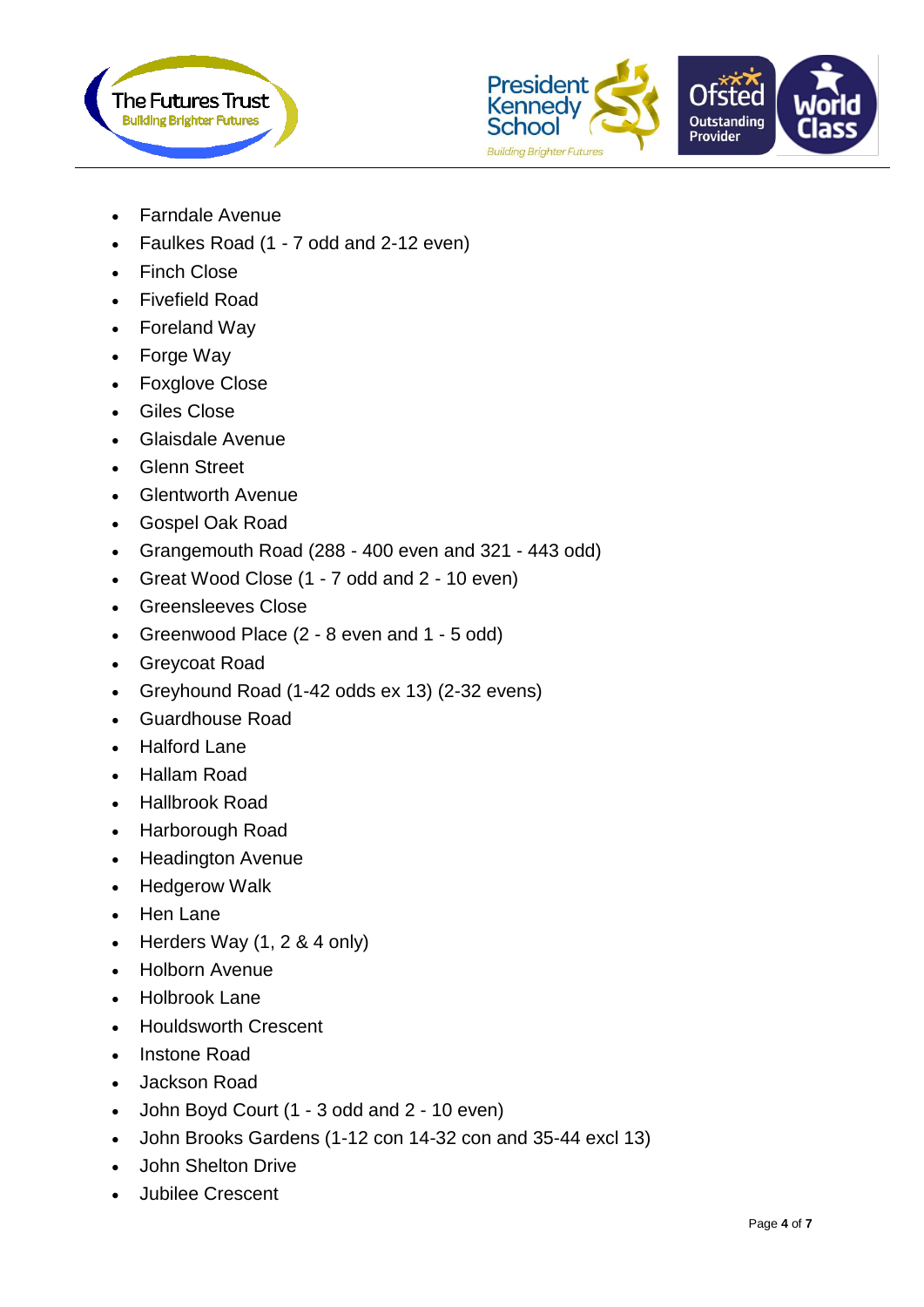



- Kingswood Close
- Kirkdale Avenue
- Ladyfields Way
- Ladymead Drive
- Lancaster Gardens (1 19 odd and 2 98 even)
- Langdale Avenue
- Langlodge Road
- Lauderdale Avenue
- Leacrest Road
- Leeder Close
- Leyburn Close
- Lilley Close
- Links Road
- Little Lawn Close (2 10)
- Lythalls Lane (upwards 206 even and upwards 219 odd)
- Malmesbury Road
- Mandrake Close
- Marshdale Avenue
- Masser Road
- Meadow Road
- Middlemarch Road (upwards 323 odd and upwards 348 even)
- Morland Road
- Newport Road
- Nunts Lane
- Nunts Park Avenue
- Oatlands Close
- Orpington Drive
- Orton Road
- Outermarch Road (upwards 69 odd and upwards 92 even)
- Owenford Road
- Park Avenue
- Parkgate Road
- Parkland Close
- Parkville Close
- Parkville Highway
- Paxmead Close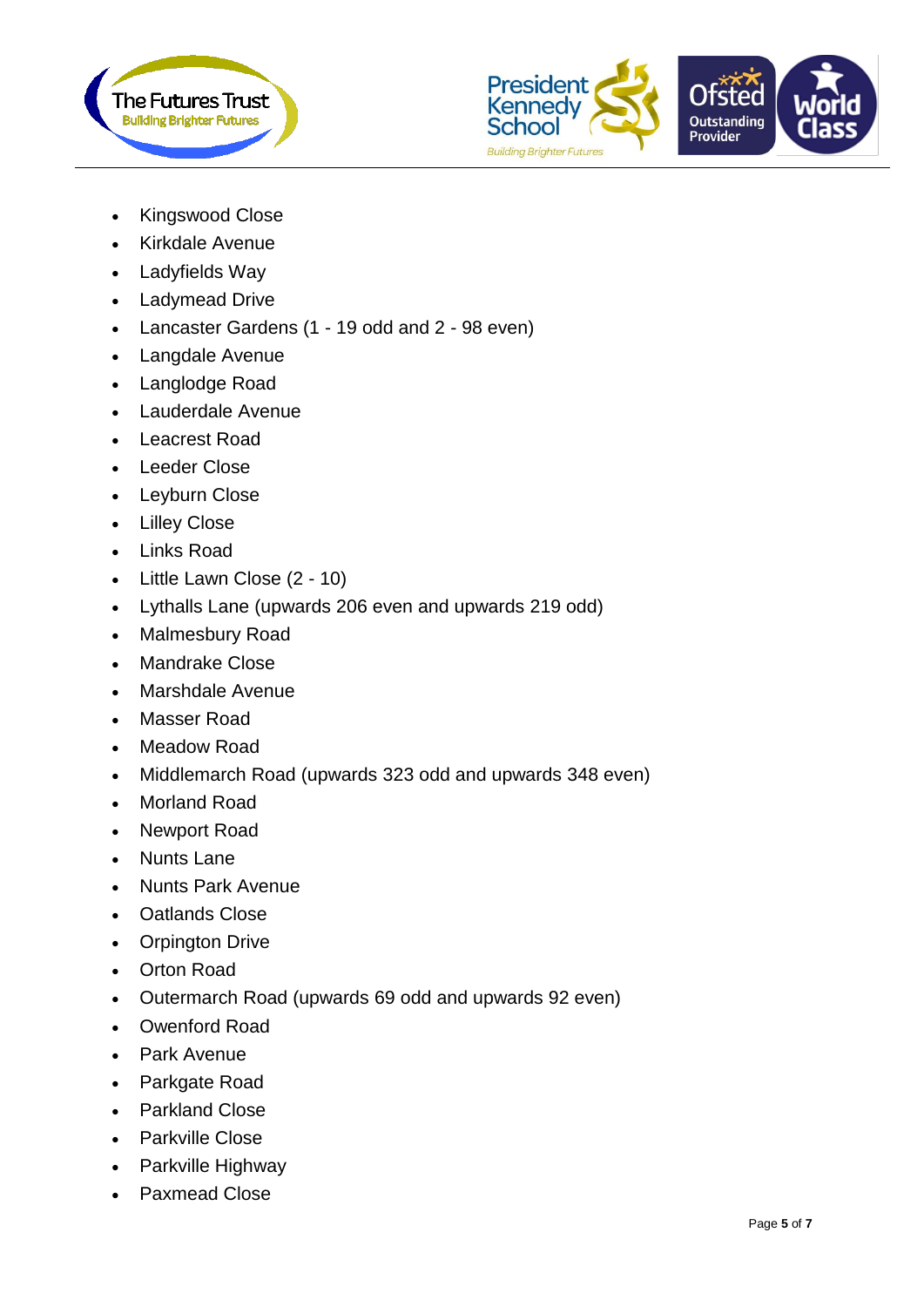



- Paynell Close
- Pembrook Road
- Penny Park Lane
- Penrith Close
- Peyto Close
- Redcap Croft
- Richard Joy Close
- Robert Atchison Way  $(2, 4, 6, 7, 8, 8)$  and 9 only)
- Roland Avenue
- Roland Mount
- Rollason Close
- Rollason Road
- Romford Road
- Rookery Lane
- Rotherham Road
- Rupert Road
- Rylston Avenue
- Sadler Road (upwards 117 odd and upwards 98 even)
- Selworthy Road
- Sharp Close
- Springfield Cottage
- Springfield Farm
- St Marys Priory Road (1 59 odd and 2 68 even)
- St.Lukes Road
- Stadium Close
- Sunningdale Avenue
- Telfer Road (upwards 199 odd and upwards 204 even)
- Thompsons Road
- Treherne Road (upwards 111 odd and upwards 112 even)
- Watery Lane Keresley
- Wentworth Drive
- Wheelwright Lane (1 117, 121 odd and 2 88, 278 & 278a, 280, 282 and 284 (even)
- Whitmore Manor Close (1-29 odd, excluding 13 and 2-34 even)
- Whitmore Park Road
- Wood Hill Rise